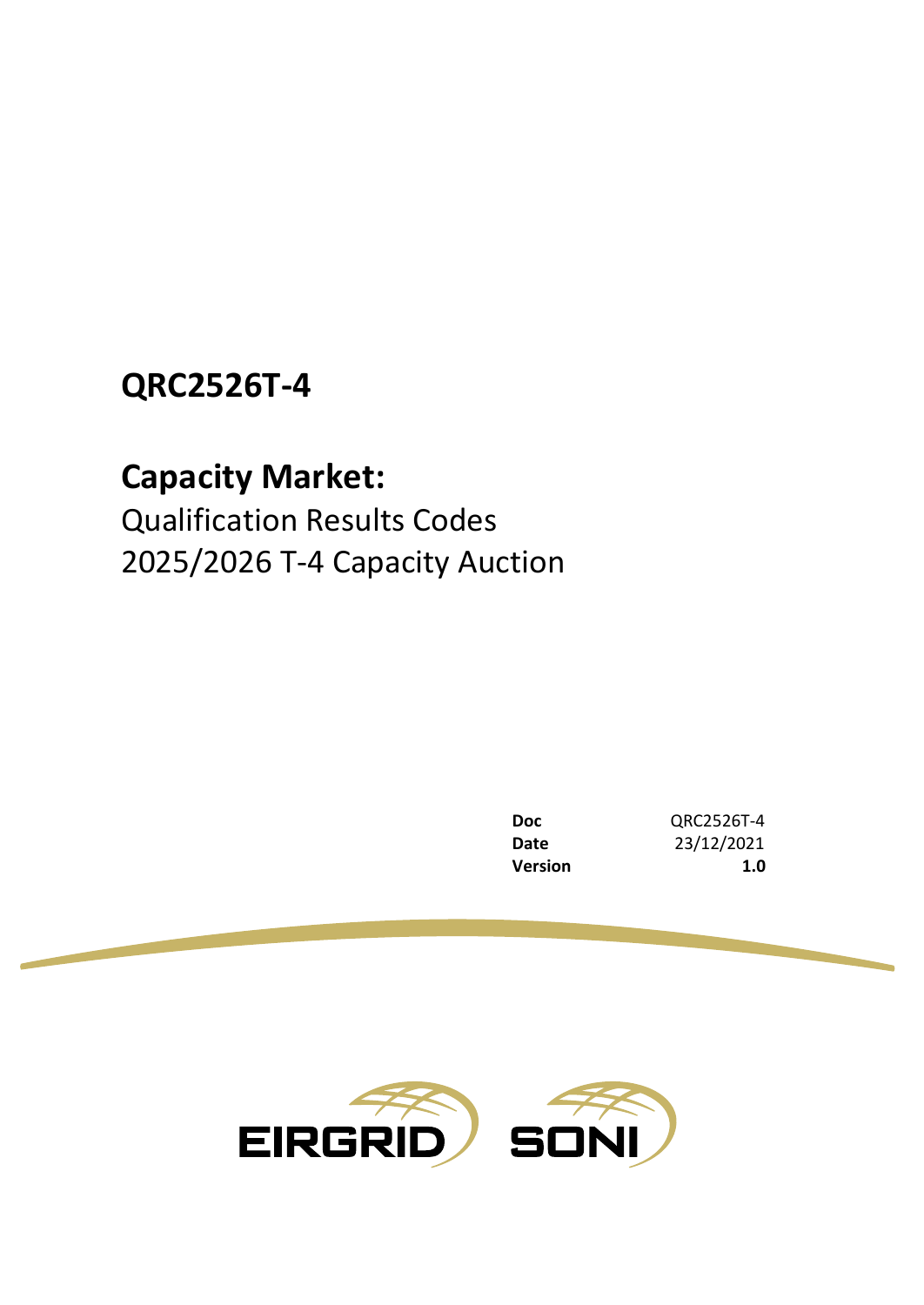

#### Disclaimer

Whilst every effort is made to provide information that is useful and care has been taken in the preparation of the information, EirGrid and SONI give no warranties or representations, expressed or implied, of any kind, with respect to the contents of this guide, including without limitation, its quality, accuracy and completeness.

Prior to taking business decisions, interested parties should not rely on the data set out in this guide as a substitute for obtaining separate and independent advice in relation to the matters covered by this guide. Information in this document does not amount to a recommendation or advice in respect of any possible investment. The use of information contained within this guide for any form of decision making is done at the user's own risk. This guide should be read in conjunction with the Capacity Market Code.

EirGrid and SONI and their respective advisers, consultants and other contributors to this guide (or their respective associated companies, businesses, partners, directors, officers or employees) hereby exclude to the fullest extent permitted by law, all and any liability for any errors, omissions, defects or misrepresentations in the information contained in this guide, or for any loss or damage suffered by persons who use or rely on such information (including by reason of negligence, negligent misstatement or otherwise).

#### Copyright Notice

Copyright EirGrid plc 2021, all rights reserved. The entire publication is subject to the laws of copyright. No part of this publication may be reproduced or transmitted in any form or by any means, electronic or manual, including photocopying without the prior written permission of EirGrid plc.

The Oval 160 Shelbourne Road Ballsbridge Dublin 4 D04 FW28 Ireland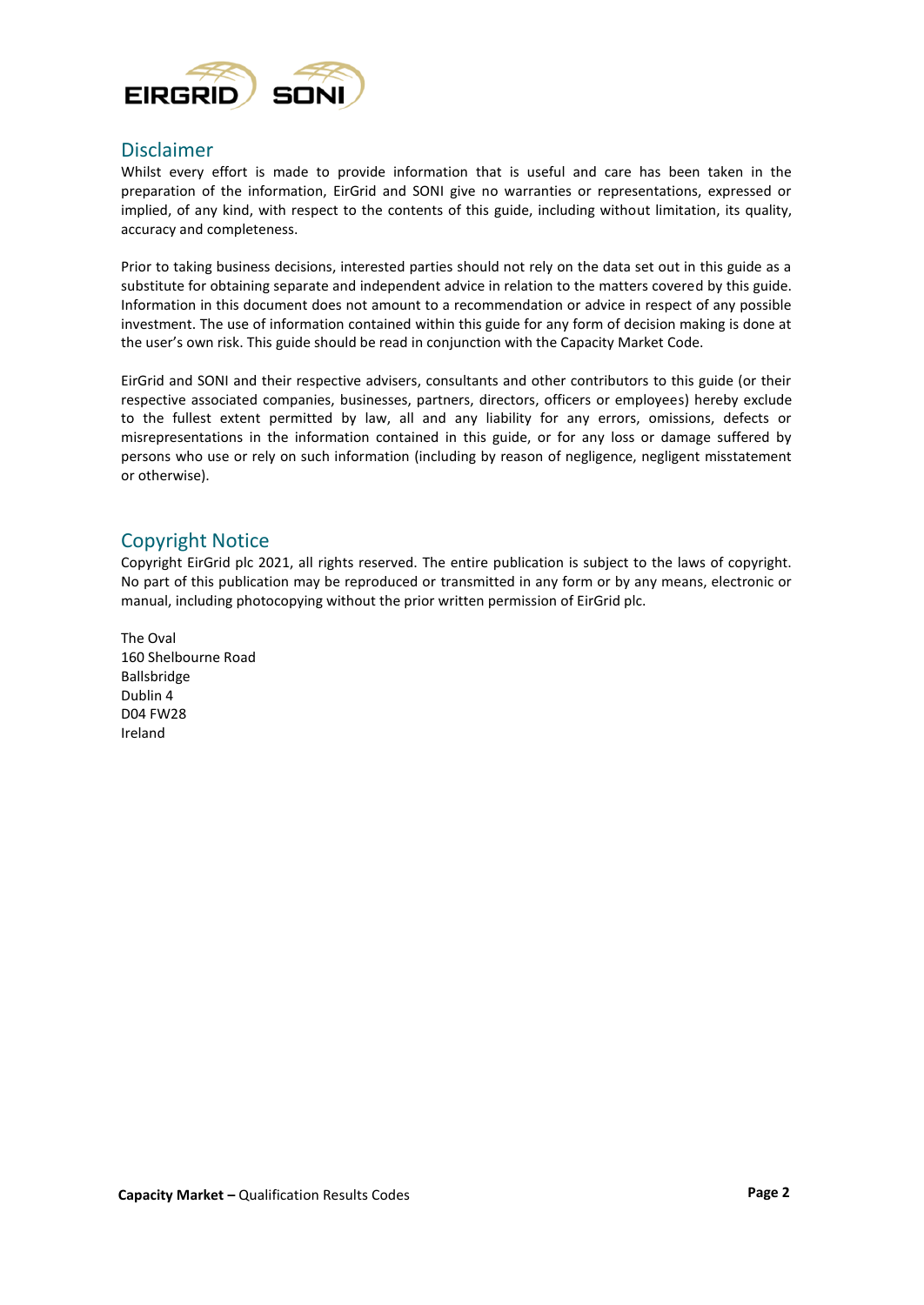

Table 1, Table 2 and Table 3 contain the meanings of the codes used in the Qualification Decisions issued to Market Participants on the Capacity Market Platform (CMP). Where used, they can be found in the Qualification Result Note field in the Qualification Results screen in CMP.

### Table 1 - Qualification Results Codes – Reject Codes

| Code                         | <b>Meaning</b>                                                                                                                                                                                                                                                                                                                                                                        |
|------------------------------|---------------------------------------------------------------------------------------------------------------------------------------------------------------------------------------------------------------------------------------------------------------------------------------------------------------------------------------------------------------------------------------|
| REJECT_NOT_EXISTING          | The System Operators consider that the Candidate Unit has<br>not been commissioned under the Grid Code and therefore<br>cannot be considered as Existing capacity. In accordance<br>with E.7.2.1 (b) of the Capacity Market Code, the Application<br>for Qualification is rejected.                                                                                                   |
| REJECT_EARLY_STAGES          | Due to the amount of new capacity that is at early stages of<br>negotiations, the System Operators consider that Substantial<br>Completion of the Generator Unit cannot be achieved prior to<br>start of the Capacity Year. In accordance with E.7.5.1 (c) of<br>the Capacity Market Code, the Application for Qualification is<br>rejected.                                          |
| REJECT_INSUFFICIENT_CAPACITY | As the amount of capacity detailed in the Implementation<br>Plan is insufficient for the amount of capacity nominated, the<br>System Operators consider that Substantial Completion of<br>the Generator Unit cannot be achieved prior to start of the<br>Capacity Year. In accordance with E.7.5.1 (c) of the Capacity<br>Market Code, the Application for Qualification is rejected. |
| REJECT_DUPLICATION_1         | Due to the amount of new capacity that is already associated<br>with another Generator Unit, the System Operators considers<br>that Substantial Completion of the Generator Unit cannot be<br>achieved prior to start of the Capacity Year. In accordance<br>with E.7.5.1 (c) of the Capacity Market Code, the Application<br>for Qualification is rejected.                          |
| REJECT_NO_CONNECTION         | The System Operators consider that the Application for<br>Qualification does not contain sufficient evidence of securing<br>a Connection Offer or Connection Agreement. In accordance<br>with E.7.5.1 (d) of the Capacity Market Code, the Application<br>for Qualification is rejected.                                                                                              |
| REJECT_DUPLICATION_2         | The System Operators consider that the Candidate Units are<br>registered under the TSC to a Participant other than the<br>Participant submitting the Application for Qualification. In<br>accordance with E.7.2.1 (e) of the Capacity Market Code, the<br>Application for Qualification is rejected.                                                                                  |
| <b>REJECT_INFO</b>           | The System Operators consider that the information<br>contained in the Application for Qualification is materially<br>deficient or incorrect; In accordance with E7.2.1 (b) of the<br>Capacity Market Code, the Application for Qualification is<br>rejected.                                                                                                                         |
| <b>REJECT_PLAN</b>           | Based on the Implementation Plan provided in the<br>Application for Qualification, the System Operators consider<br>that Substantial Completion of the Generator Unit cannot be<br>achieved prior to start of the Capacity Year. In accordance<br>with E.7.5.1 (c) of the Capacity Market Code, the Application<br>for Qualification is rejected.                                     |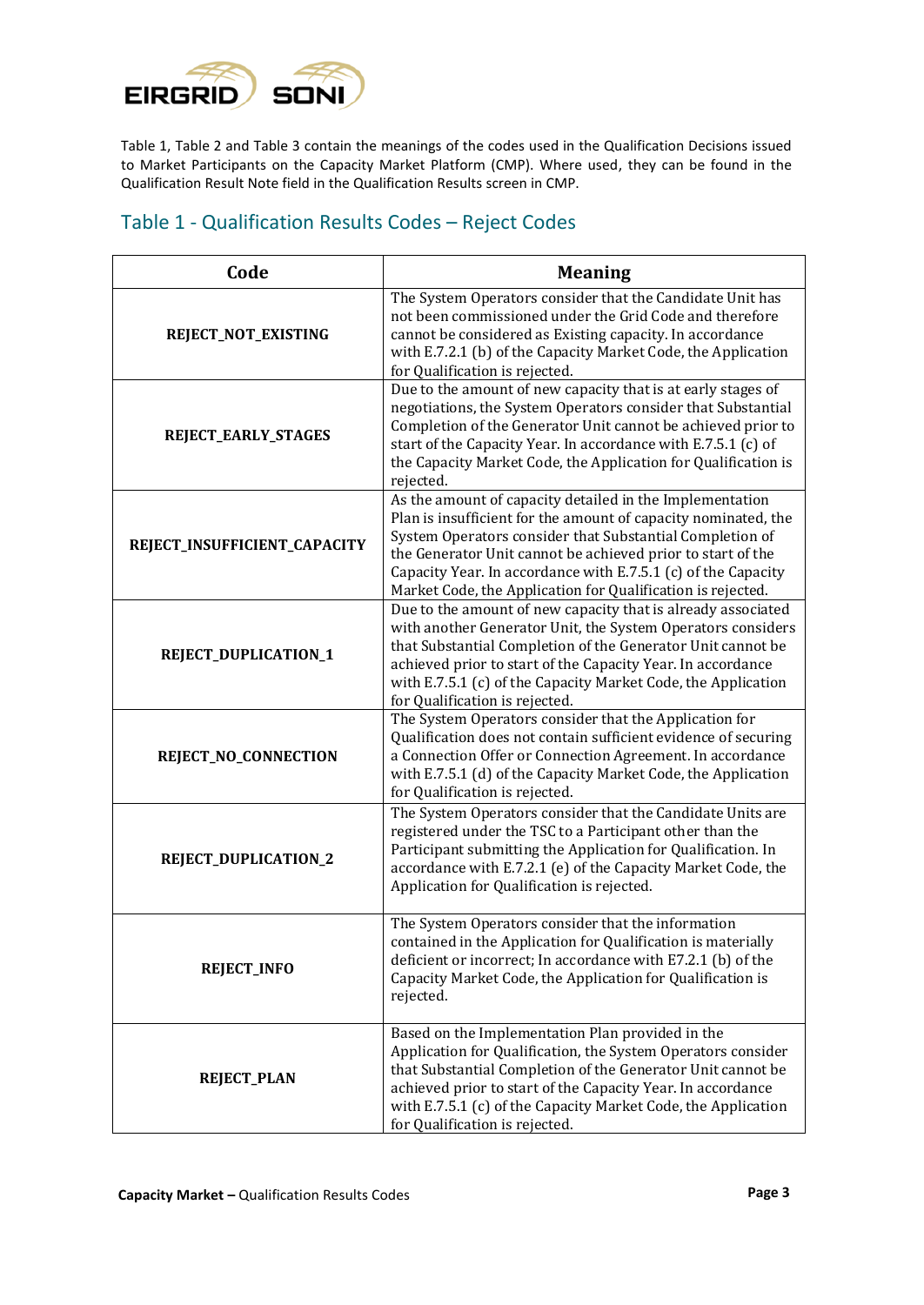

| REJECT_NOT_FEASIBLE | The System Operators consider that the delivery of all of the<br>New Capacity proposed is not feasible (either technically or<br>in the applicable time frame). In accordance with E.7.2.1 (f)<br>of the Capacity Market Code, the Application for Qualification<br>is rejected.                                                                                                                                                                                                                                                                                                                                                                                                                                                                                                                                   |
|---------------------|--------------------------------------------------------------------------------------------------------------------------------------------------------------------------------------------------------------------------------------------------------------------------------------------------------------------------------------------------------------------------------------------------------------------------------------------------------------------------------------------------------------------------------------------------------------------------------------------------------------------------------------------------------------------------------------------------------------------------------------------------------------------------------------------------------------------|
| REJECT_FAULT_LEVELS | The System Operators consider that the delivery of all of the<br>New Capacity proposed in the area of the transmission<br>system is not feasible (either technically or in the applicable<br>time frame) as the fault levels identified would be in breach<br>of the Grid Code <sup>1</sup> , the Operation Security Standards <sup>2</sup> and the<br>Transmission System Security and Planning Standards <sup>3</sup> , as<br>approved by the relevant Regulatory Authority. The<br>connection method to connect all the proposed New Capacity<br>in this area in aggregate while keeping fault levels within<br>standards is not feasible in the 2025/2026 T-4 Capacity<br>Auction timeframes. In accordance with E.7.2.1 (f) of the<br>Capacity Market Code, the Application for Qualification is<br>rejected. |
| <b>REJECT_TSC</b>   | The System Operators consider that the Candidate Units do<br>not satisfy, nor demonstrate to the reasonable satisfaction of<br>the System Operators that it will be in a position to satisfy, all<br>applicable requirements to participate in the Balancing<br>Market under the Trading and Settlement Code in respect of<br>the Candidate Unit or each Candidate Unit (as applicable). In<br>accordance with E.7.3.1 (a) of the Capacity Market Code, the<br>Application for Qualification is rejected.                                                                                                                                                                                                                                                                                                          |
| <b>REJECT_CCUi</b>  | The System Operators consider that the Requirements for<br>Combining Candidate Units into a Capacity Market Unit<br>under E.7.6.1 (i) have not been satisfied. In accordance with<br>E.7.6.1 (i) of the Capacity Market Code, the Application for<br>Qualification is rejected.                                                                                                                                                                                                                                                                                                                                                                                                                                                                                                                                    |
| REJECT_NOT_APPROVED | In accordance with paragraph E.9.4.5 of the Capacity Market<br>Code, the Final Qualification Decision submitted by the<br>System Operators under paragraph E.9.4.3 has been<br>amended by the Regulatory Authorities for this Capacity<br>Market Unit. Accordingly, this Capacity Market Unit is<br>rejected.                                                                                                                                                                                                                                                                                                                                                                                                                                                                                                      |
| <b>REJECT_CCUh</b>  | The System Operators consider that the Requirements for<br>Combining Candidate Units into a Capacity Market Unit                                                                                                                                                                                                                                                                                                                                                                                                                                                                                                                                                                                                                                                                                                   |

 $^{\rm 1}$  Grid Code v8.1 CC.8.6

٦

<sup>&</sup>lt;sup>2</sup> Operation Security Standards - Jan 2021, Sec 7.2

<sup>&</sup>lt;sup>3</sup> Transmission System Security and Planning Standards 2.3.1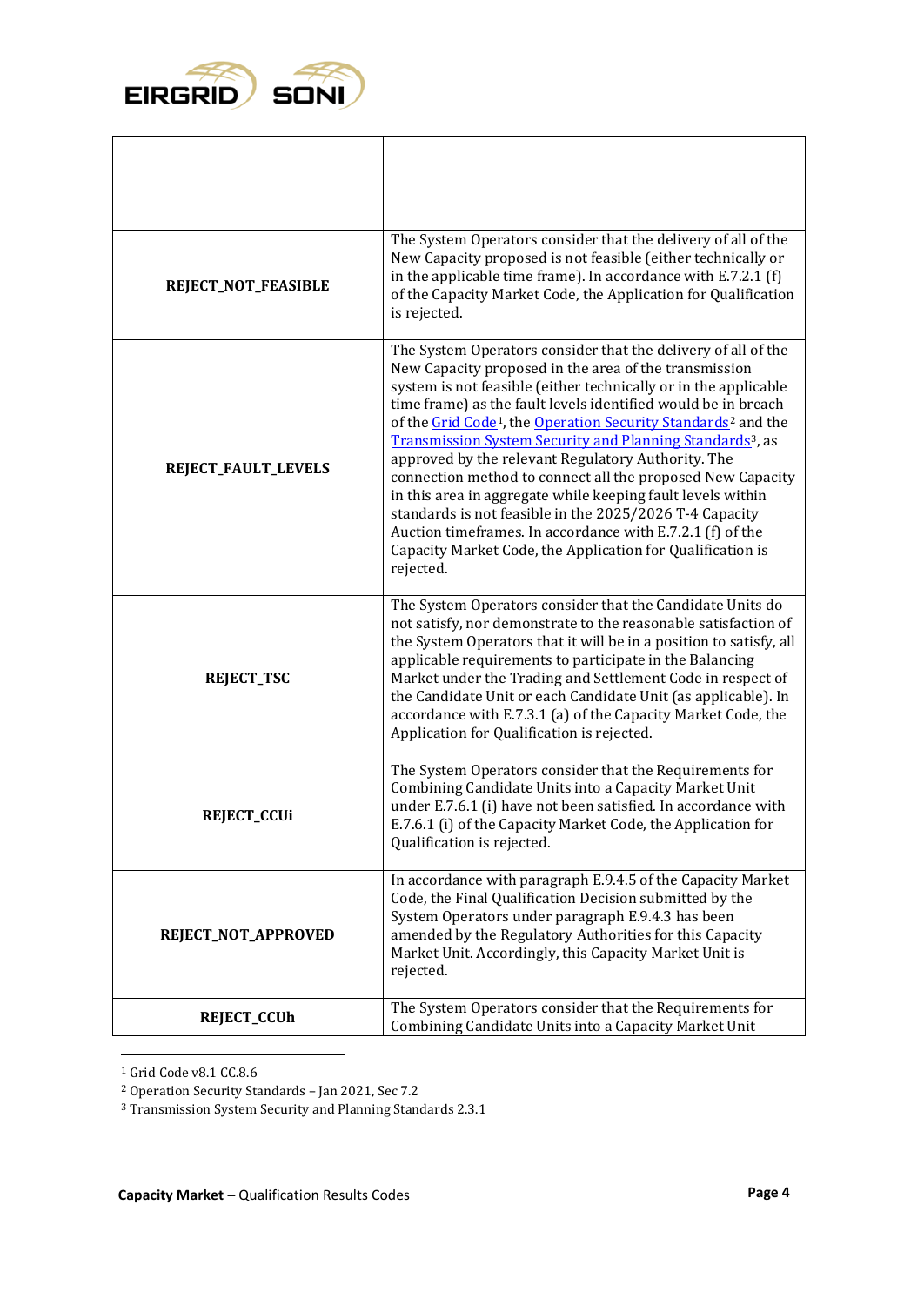

|                               | under E.7.6.1 (h) have not been satisfied. In accordance with<br>E.7.6.1 (h) of the Capacity Market Code, the Application for<br>Qualification is rejected.                                                                                                                                                                                                                                                                                       |
|-------------------------------|---------------------------------------------------------------------------------------------------------------------------------------------------------------------------------------------------------------------------------------------------------------------------------------------------------------------------------------------------------------------------------------------------------------------------------------------------|
| <b>REJECT_CO2</b>             | The System Operators consider that the Unit does not meet<br>the emissions requirements detailed in Article 22(4) of<br>Regulation (EU) 2019/943. In accordance with E.7.2.3 of the<br>Capacity Market Code, the Application for Qualification is<br>rejected.                                                                                                                                                                                    |
| REJECT_CRU21107a_DRF          | In accordance with CRU direction CRU/21/107a, the System<br>Operator does not consider the issuing of a Connection Offer<br>under this direction to a Candidate Unit with a de-rating<br>factor of less than 50% to be consistent with the objective of<br>this direction due to the reduced contribution to reliability of<br>the Candidate Unit relative to the level of Maximum<br><b>Export Capacity required.</b>                            |
|                               | The System Operators consider that the Application for<br>Qualification does not contain sufficient evidence of securing<br>a Connection Offer or Connection Agreement and as the<br>Candidate Unit has a de-rating factor of less than 50%, it is<br>not considered eligible for a Connection Offer under<br>CRU/21/107a. In accordance with E.7.5.1 (d) of the Capacity<br>Market Code, the Application for Qualification is rejected.          |
| REJECT_CRU21107a_LAND         | In accordance with CRU direction CRU/21/107a, evidence of<br>landowner consent in respect of a Candidate Unit is required<br>to be eligible for a Connection Offer under this direction.                                                                                                                                                                                                                                                          |
|                               | The System Operators consider that the Application for<br>Qualification does not contain sufficient evidence of securing<br>a Connection Offer or Connection Agreement and as evidence<br>of landowner consent has not been provided, the Candidate<br>Unit is not considered eligible for a Connection Offer under<br>CRU/21/107a. In accordance with E.7.5.1 (d) of the Capacity<br>Market Code, the Application for Qualification is rejected. |
|                               | In accordance with CRU direction CRU/21/107a, where New<br>Capacity is considered by the System Operators to be not<br>feasible (technically or in the required timeframes), e.g. in<br>accordance with E.7.2.1 (f) of the Capacity Market Code, it is<br>not considered eligible for a Connection Offer under this<br>direction.                                                                                                                 |
| REJECT_CRU21107a_NOT_FEASIBLE | The System Operators consider that the Application for<br>Qualification does not contain sufficient evidence of securing<br>a Connection Offer or Connection Agreement and as it is<br>considered not feasible in the timeframes, the Candidate Unit<br>is not considered eligible for a Connection Offer under<br>CRU/21/107a. In accordance with E.7.5.1 (d) of the Capacity<br>Market Code, the Application for Qualification is rejected.     |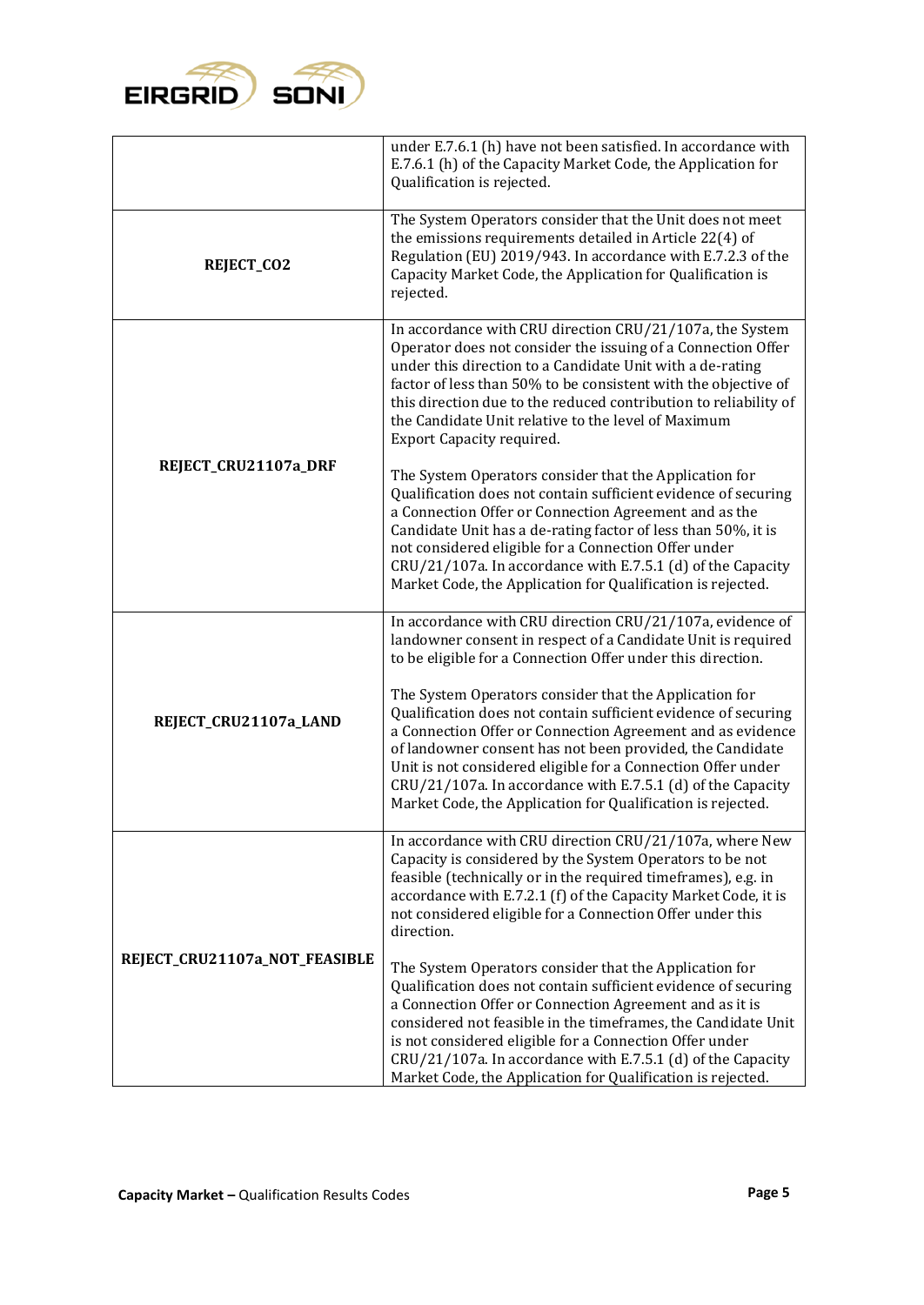

### Table 2 - Qualification Results Codes – Amend Codes

| Code                | <b>Meaning</b>                                                                                                                                                                                                                                                                                                                                                                                                                                                                                                                                                                                                                                                                                                                                                                  |
|---------------------|---------------------------------------------------------------------------------------------------------------------------------------------------------------------------------------------------------------------------------------------------------------------------------------------------------------------------------------------------------------------------------------------------------------------------------------------------------------------------------------------------------------------------------------------------------------------------------------------------------------------------------------------------------------------------------------------------------------------------------------------------------------------------------|
| <b>AEC_AMEND</b>    | The System Operators consider that the value of the Awarded Capacity<br>(Existing) is not consistent with the values set out in the Initial Auction<br>Information Pack. In accordance with E.7.1.2 of the Capacity Market Code, the<br>Awarded Capacity (Existing) has been amended.                                                                                                                                                                                                                                                                                                                                                                                                                                                                                           |
| <b>ANC_AMEND</b>    | The System Operators consider that the value of the Awarded Capacity (New)<br>is not consistent with the values set out in the Initial Auction Information Pack.<br>In accordance with E.7.1.2 of the Capacity Market Code, the Awarded Capacity<br>(New) has been amended.                                                                                                                                                                                                                                                                                                                                                                                                                                                                                                     |
| <b>AQP_AMEND</b>    | The System Operators have utilised the Alternative Qualification Process in<br>assessing the Application for Qualification of this unit, in accordance with<br>sections E.7.8 and C.3.5 (d) of the Capacity Market Code.                                                                                                                                                                                                                                                                                                                                                                                                                                                                                                                                                        |
| <b>CAN_ID_AMEND</b> | The System Operators consider that the Application for Qualification<br>submitted by the Participant contains an error in the Candidate Unit ID field.<br>In accordance with E.7.1.2 of the Capacity Market Code, the Candidate Unit ID<br>field has been amended.                                                                                                                                                                                                                                                                                                                                                                                                                                                                                                              |
| <b>CMU_AMEND</b>    | The System Operators consider that the Capacity Market Unit ID is not<br>consistent with our records. In accordance with E.7.1.2 of the Capacity Market<br>Code, the Capacity Market Unit ID has been amended.<br>For information, please note below the following non-exhaustive list of<br>examples where this issue may arise:<br>The Capacity Market Unit ID was not available to the PT at the time of<br>1.<br>submitting and this field in the Application for Qualification was<br>therefore blank/noted as to be confirmed, or<br>An incorrect Capacity Market Unit ID has been submitted on the<br>2.<br>Application for Qualification, or<br>The Capacity Market Unit ID has been submitted in the incorrect field<br>3.<br>within the Application for Qualification |
| <b>CSQ_AMEND</b>    | The System Operators consider that the Application for Qualification<br>submitted by the Participant contains an error in the Capacity Seeking<br>Qualification field. In accordance with E.7.1.2 of the Capacity Market Code, the<br>Capacity Seeking Qualification field has been amended.                                                                                                                                                                                                                                                                                                                                                                                                                                                                                    |
| <b>CUC_AMEND</b>    | The System Operators consider that the Clean Unit Classification is not<br>consistent with the definition of Clean in the Capacity Market Code. In<br>accordance with E.7.1.2 of the Capacity Market Code, the Clean Unit<br>Classification has been amended.                                                                                                                                                                                                                                                                                                                                                                                                                                                                                                                   |
| DECTOL_AMEND        | The System Operators consider that the value of Decrease Tolerance<br>(DECTOL) used is not consistent with the values set out in the Initial Auction<br>Information Pack. In accordance with E.7.1.2 of the Capacity Market Code, the<br>Decrease Tolerance has been amended.                                                                                                                                                                                                                                                                                                                                                                                                                                                                                                   |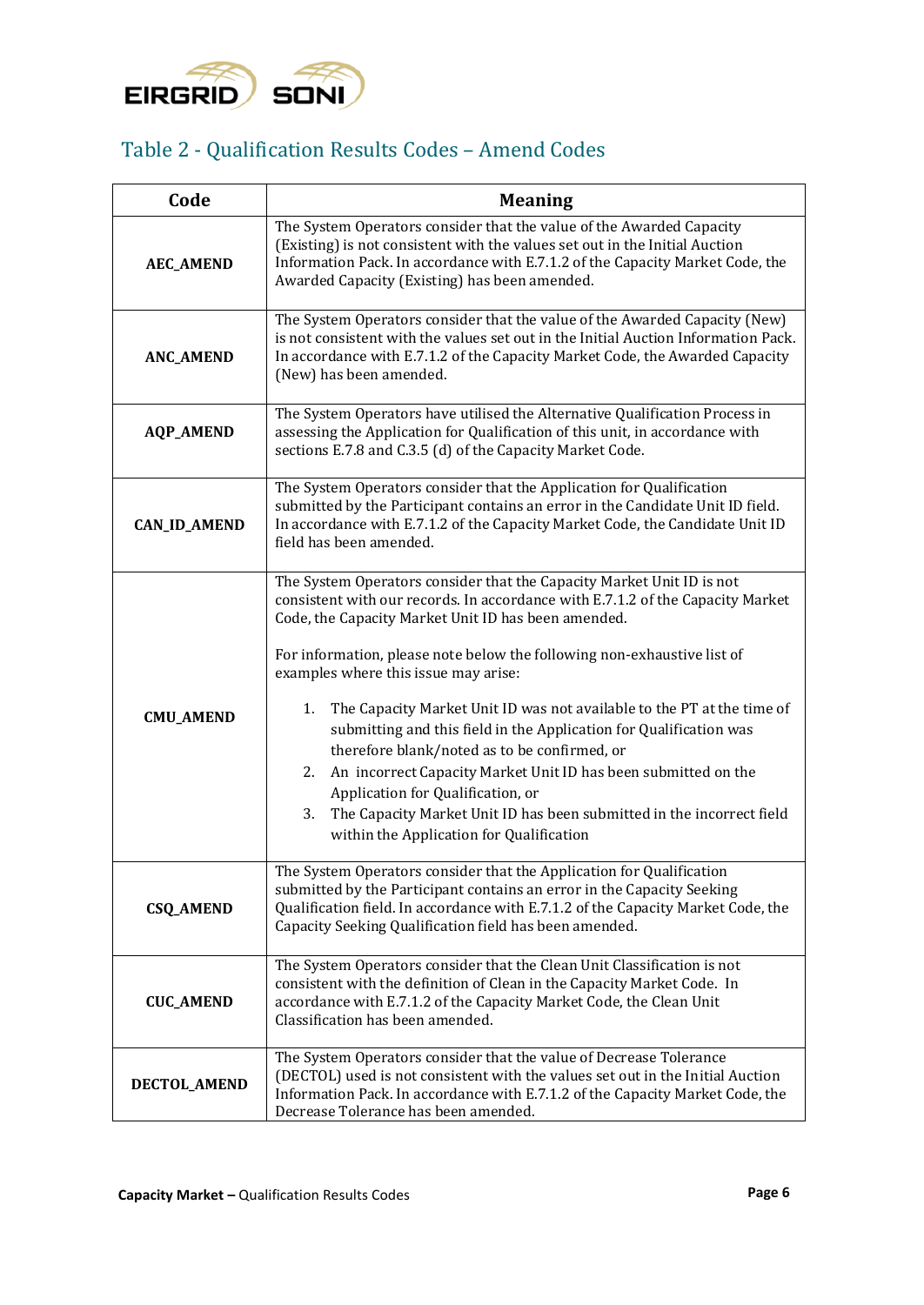

| <b>DECTOL_IED</b>     | In line with the RAs decision (SEM-18-030) and as set out in the IAIP2526T-4,<br>this unit is assigned a DECTOL of 100% due to its inclusion in a relevant<br>Transitional National Plan under the Industrial Emission Directive.                                                                                                                                                                                                                                                                                                      |
|-----------------------|----------------------------------------------------------------------------------------------------------------------------------------------------------------------------------------------------------------------------------------------------------------------------------------------------------------------------------------------------------------------------------------------------------------------------------------------------------------------------------------------------------------------------------------|
|                       | The System Operators consider that the Duration in Hours is not consistent<br>with our records. In accordance with E.7.1.2 of the Capacity Market Code, the<br>Duration in Hours has been amended.<br>For information, please note below the following non-exhaustive list of                                                                                                                                                                                                                                                          |
| <b>DUR_AMEND</b>      | examples where this issue may arise:<br>The Application for Qualification contains non-numeric values in this<br>1.<br>field, e.g. "2.5 hours" in place of "2.5". The System Operators will enter<br>"2.5" for this parameter in such cases for computational reasons.<br>The Application for Qualification notes this parameter as "Not<br>2.<br>Applicable" where this parameter is not relevant on account of the<br>unit type. The System Operators will enter "24" for this parameter in<br>such cases for computational reasons. |
| <b>EA_NC_AMEND</b>    | The System Operators consider that the Application for Qualification<br>submitted by the Participant contains an error in the Exception Application -<br>New Capacity field. In accordance with E.7.1.2 of the Capacity Market Code, the<br>Exception Application - New Capacity field has been amended.                                                                                                                                                                                                                               |
| EA_USPC_AMEND         | The System Operators consider that the Application for Qualification<br>submitted by the Participant contains an error in the Exception Application -<br>Unit Specific Price Cap field. In accordance with E.7.1.2 of the Capacity Market<br>Code, the Exception Application - Unit Specific Price Cap field has been<br>amended.                                                                                                                                                                                                      |
| <b>FNAC_AMEND</b>     | The System Operators consider that the value of Firm Network Access<br>Capacity is not consistent with the values in our records. In accordance with<br>E.7.1.2 of the Capacity Market Code, the Firm Network Access Capacity has<br>been amended.                                                                                                                                                                                                                                                                                     |
| <b>GEN_NAME_AMEND</b> | The System Operators consider that the Application for Qualification<br>submitted by the Participant contains an error in the Generator Name field. In<br>accordance with E.7.1.2 of the Capacity Market Code, the Generator Name field<br>has been amended.                                                                                                                                                                                                                                                                           |
| <b>IC_AMEND</b>       | The System Operators consider that the value of Initial Capacity (Existing),<br>Initial Capacity (New) and/or Initial Capacity (Total) is or are not consistent<br>with the values of Maximum Export Capacity and/or Registered Capacity in<br>our records. In accordance with E.8.1.2 of the Capacity Market Code, the Initial<br>Capacity has been amended.                                                                                                                                                                          |
| <b>INCTOL_AMEND</b>   | The System Operators consider that the value of Increase Tolerance (INCTOL)<br>used is not consistent with the values set out in the Initial Auction Information<br>Pack. In accordance with E.7.1.2 of the Capacity Market Code, the Increase<br>Tolerance has been amended.                                                                                                                                                                                                                                                          |
| <b>LCC_AMEND</b>      | The System Operators consider that the Capacity Market Unit is not capable of<br>contributing to satisfying the Locational Capacity Constraint specified. In<br>accordance with E.7.1.2 of the Capacity Market Code, Locational Capacity                                                                                                                                                                                                                                                                                               |